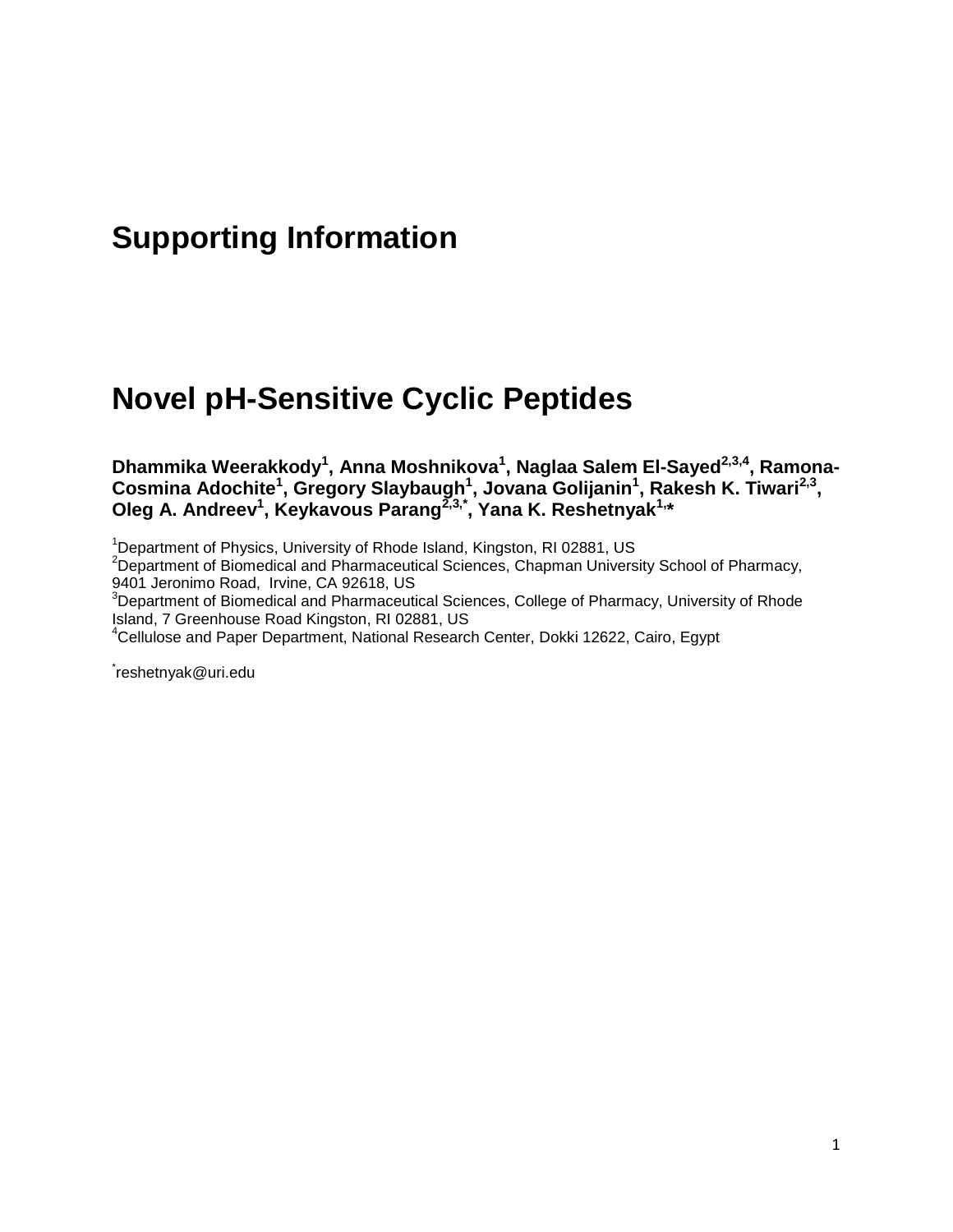#### **Tables**

| <b>Peptide</b>                      | <b>Calculated</b><br>M.W. | Found M.W.                       | <b>Retention time</b><br>in HPLC |
|-------------------------------------|---------------------------|----------------------------------|----------------------------------|
| $c[(WE)_4WC]$                       | 1549.5761                 | 1572.2693 [M + Na] <sup>+</sup>  | 35.2-36.7                        |
| $c[(WE)_5WC]$                       | 1864.6980                 | 1865.3943 [M + H] <sup>+</sup>   | 35.8-37.2                        |
| $c[(WE)_3WC]$                       | 1234.4542                 | 1234.7385 [M] <sup>+</sup>       | 35.0-36.0                        |
| $c[(LE)_4 WC]$                      | 1257.5951                 | 1258.2421 $[M + H]$ <sup>+</sup> | 35.2-36.3                        |
| $c[E_4W_5C]$                        | 1549.5761                 | 1549.1430 [M] <sup>+</sup>       | 36.6-37.7                        |
| $\mathcal{K}$ CW(EW) <sub>4</sub> ) | 1567.5867                 | 1606.1204 [M + K] <sup>+</sup>   | 32.3-33.2                        |
| $c[R_4W_5C]$                        | 1657.8102                 | $1658.5018$ [M + H] <sup>+</sup> | 32.0-32.1                        |

**Table S1.** Properties of the synthesized peptides. All peptides were prepared with 95-99% of purity.

**Table S2.** The spectral parameters of the peptides in phosphate buffer at pH 8, in the presence of POPC liposomes at pH 8 and pH 3 are presented. The parameters were obtained from the analysis of the fluorescence spectra shown in Figure S1: the maximum position of the fluorescence spectrum  $\lambda_{\text{max}}$ , in nm; *S* – the normalized area under the spectra (normalization was done on the area under the spectrum for peptides at pH 8 in absence of POPC liposomes, black lines on Figure S1).

| <b>Peptide</b>                      | $\lambda_{\text{max}}$ , nm |                 |                 | S             |               |
|-------------------------------------|-----------------------------|-----------------|-----------------|---------------|---------------|
|                                     | Pep, pH8                    | Pep-PC, pH8     | Pep-PC, pH3     | Pep-PC, pH8   | Pep-PC, pH3   |
| $c[(WE)_4WC]$                       | $350.5 \pm 0.2$             | $347.5 \pm 1.2$ | $341.1 \pm 0.9$ | $1.1 \pm 0.1$ | $1.6 + 0.2$   |
| $c[(WE)_5WC]$                       | $350.3 \pm 0.2$             | $346.7 \pm 1.2$ | $341.2 \pm 0.4$ | $1.5 \pm 0.3$ | $2.1 \pm 0.3$ |
| c[(WE) <sub>3</sub> WC]             | $351.0 \pm 0.2$             | $349.1 \pm 0.7$ | $341.7 \pm 0.2$ | $0.9+0.1$     | $1.7 \pm 0.3$ |
| $c[(LE)_4 WC]$                      | $348.7 \pm 0.3$             | $348.2 \pm 0.6$ | $339.6 \pm 1.2$ | $1.1 \pm 0.0$ | $1.1 \pm 0.1$ |
| $c[E_4W_5C]$                        | $350.6 \pm 0.2$             | $342.8 \pm 0.4$ | $340.2 \pm 0.4$ | $2.4 \pm 0.3$ | $2.4 \pm 0.5$ |
| $\mathcal{K}$ CW(EW) <sub>4</sub> ) | $353.0+0.7$                 | $346.6 \pm 0.7$ | $339.8 \pm 0.6$ | $2.3 \pm 0.4$ | $1.6 + 0.4$   |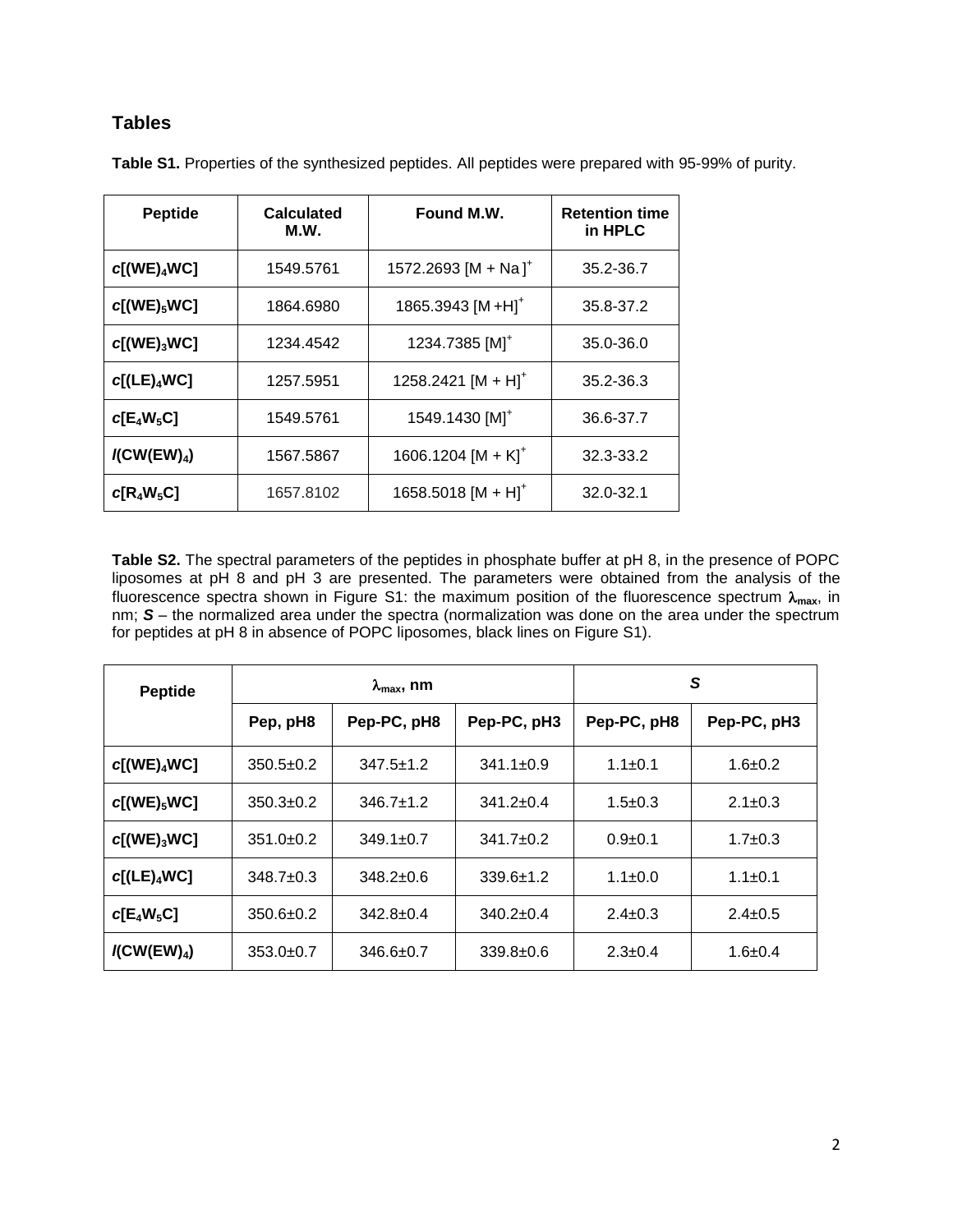**Table S3**. The percentage of the peptide's fluorescence quenching by addition of acrylamide (AC) or 10- DN at pH 8 and pH 3 in the presence of POPC liposomes are shown. The values were obtained from the analysis of the fluorescence spectra shown in Figure 4.

|                                     | Pep-PC+AC<br>pH8 | Pep-PC+<br>10-DN pH8 | Pep-PC+AC<br>pH <sub>3</sub> | Pep-PC+<br>10-DN pH3 |
|-------------------------------------|------------------|----------------------|------------------------------|----------------------|
| $c[(WE)_4WC]$                       | 82               | 11                   | 50                           | 40                   |
| $c[(WE)_5WC]$                       | 78               | 13                   | 68                           | 40                   |
| $c[(WE)_3WC]$                       | 83               | 6                    | 63                           | 47                   |
| $c[(LE)_4WC]$                       | 96               | 0                    | 59                           | 17                   |
| $c[E_4W_5C]$                        | 61               | 49                   | 54                           | 52                   |
| $\mathcal{K}$ CW(EW) <sub>4</sub> ) | 81               | 20                   | 56                           | 31                   |

**Table S4.** Tumor/Organ ratios shown on Figure 7c.

|                      | <b>Tumor/Muscle</b> | <b>Tumor/Liver</b> | <b>Tumor/Kidney</b> | <b>Tumor/Lung</b> |  |  |
|----------------------|---------------------|--------------------|---------------------|-------------------|--|--|
| AI546-c[ $E_4W_5C$ ] |                     |                    |                     |                   |  |  |
| 2 hours              | $1.39+0.14$         | $1.47 \pm 0.30$    | $1.45 \pm 0.25$     | $1.93 + 0.19$     |  |  |
| 4 hours              | $2.19+0.10$         | $2.83 + 0.26$      | $1.86 \pm 0.15$     | $2.95 \pm 0.51$   |  |  |
| 24 hours             | $5.64 \pm 1.11$     | $6.61 \pm 1.62$    | $3.66 \pm 1.46$     | $7.60 \pm 1.77$   |  |  |
| 48 hours             | $3.05 \pm 1.17$     | $4.29 \pm 1.85$    | $2.37 + 1.15$       | $4.91 \pm 1.94$   |  |  |
| AI546-c[ $R_4W_5C$ ] |                     |                    |                     |                   |  |  |
| 2 hours              | $0.88 + 0.04$       | $1.42 \pm 0.29$    | $1.35 \pm 0.12$     | $1.37 + 0.21$     |  |  |
| 4 hours              | $1.05 \pm 0.01$     | $1.26 \pm 0.11$    | $1.34 \pm 0.14$     | $1.34 \pm 0.07$   |  |  |
| 24 hours             | $1.02 + 0.18$       | $1.15 \pm 0.06$    | $1.29 \pm 0.07$     | $1.24 \pm 0.08$   |  |  |
| 48 hours             | $1.04 \pm 0.10$     | $1.31 \pm 0.02$    | $1.56 \pm 0.07$     | $1.47 + 0.12$     |  |  |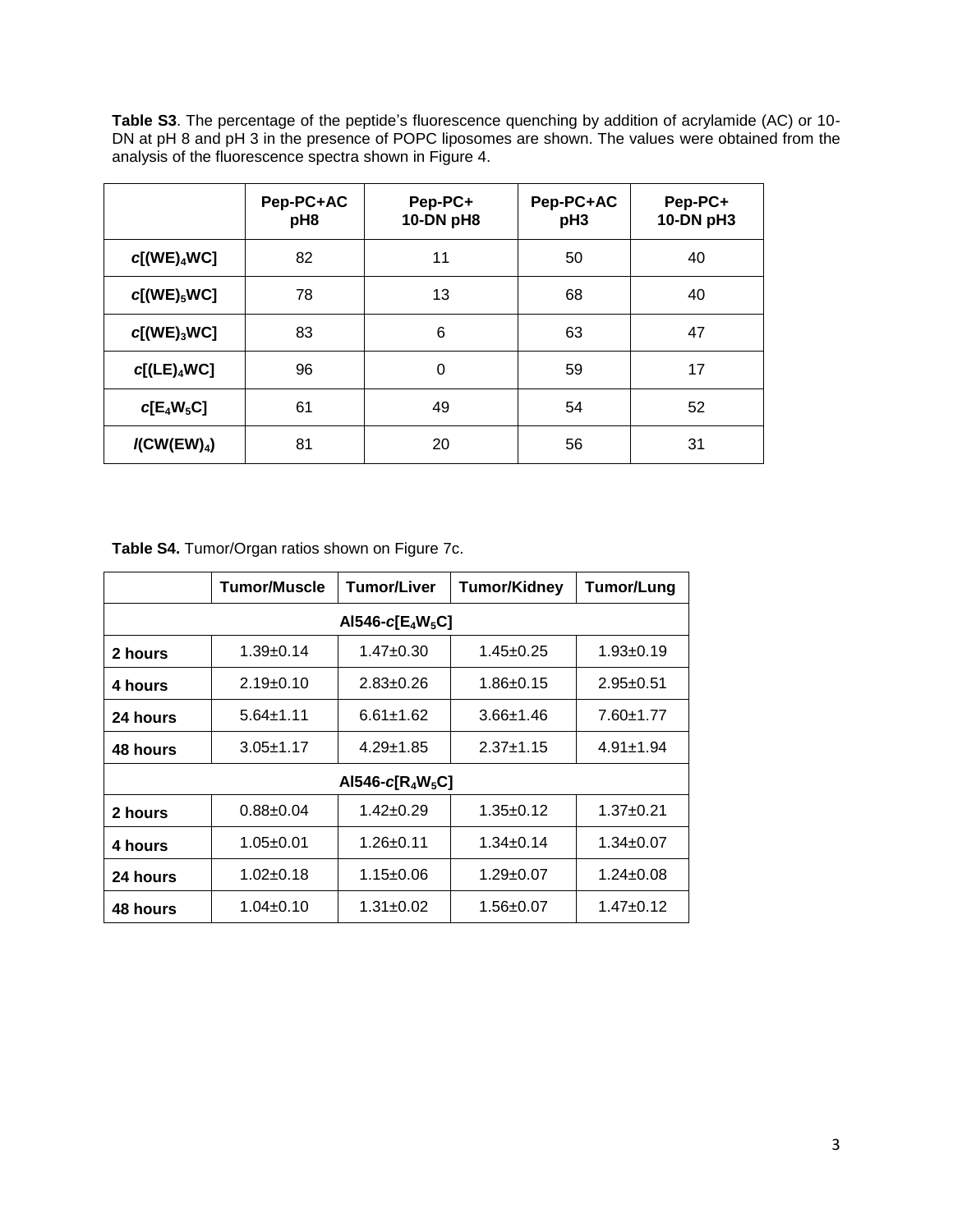### **Schemes**



**Scheme S1.** Synthesis of  $\ell$ (CW(EW)<sub>4</sub>) and *c*[(WE)<sub>4</sub>WC] peptides.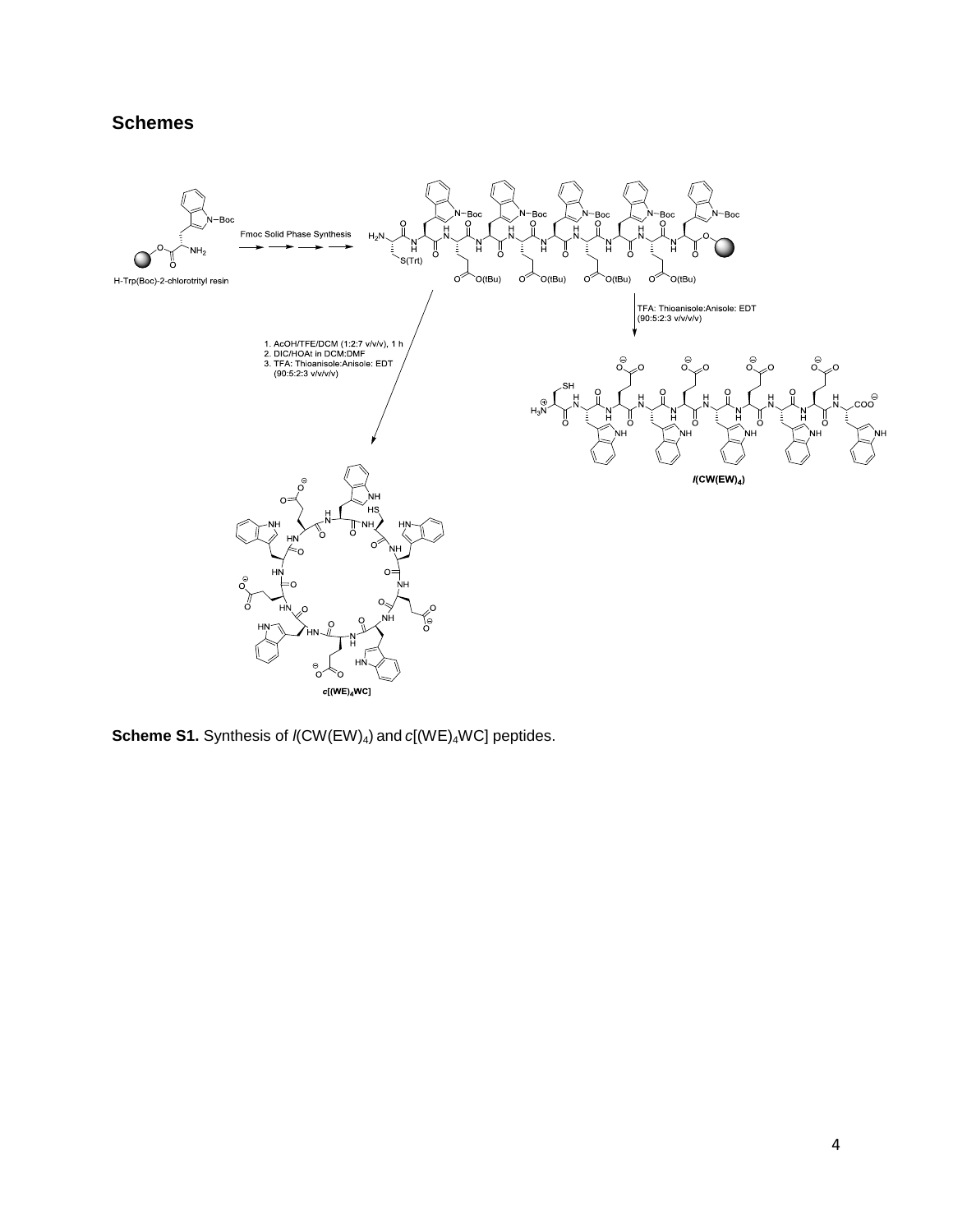#### **Figures**



**Figure S1.** The fluorescence of the peptides in phosphate buffer at pH 8 (black lines) and in the presence of POPC liposomes at pH 8 (blue lines) and pH 3 (red lines) are shown, the excitation wavelength was 280 nm. The spectral parameters are given in Table S2.



**Figure S2.** The circular dichroism of the peptides in phosphate buffer at pH 8 (black line) and in presence of POPC liposomes at pH 8 (blue line) and pH 3 (red line) are shown.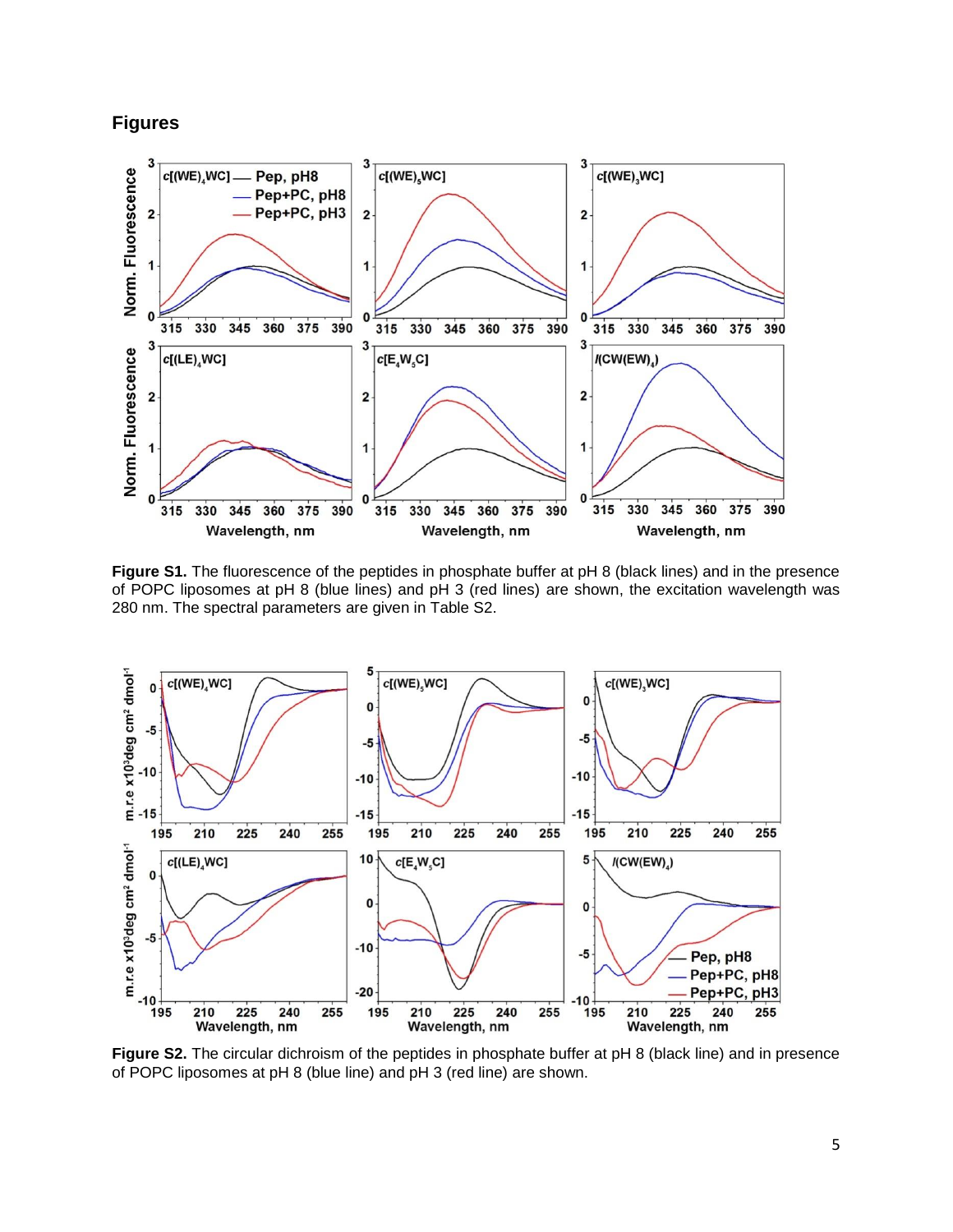

**Figure S3.** HeLa cells were treated with increasing concentrations of the peptides without FBS at pH 6.2 (red lines and circles) or pH 7.4 (black lines and circles). The same volume of DMEM medium supplemented with 20% FBS, pH 7.4 was added after 2 hours of treatment. After 48 hours of incubation of cells with the peptides the MTS assay was performed to access cell viability.



**Figure S4.** The fluorescence (a) and CD (b) of the positively-charged asymetric cyclic peptide,  $c[R_4W_5Cl]$ , in phosphate buffer at pH 8 (black lines) and in the presence of POPC liposomes at pH 8 (blue lines) and pH 3 (red lines) are shown, the excitation wavelength was 280 nm.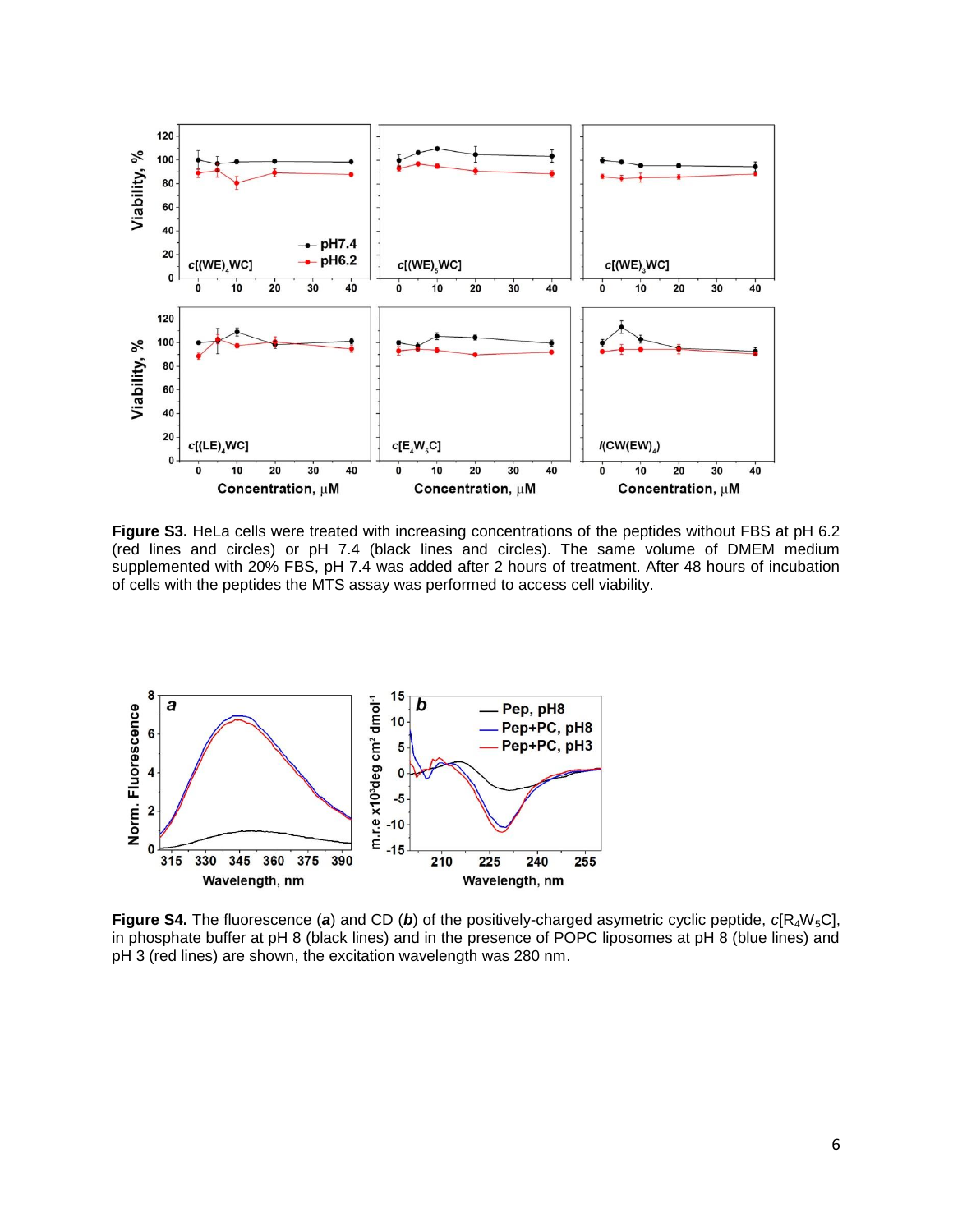

**Figure S5.** Kinetics of the fluorescent signal changes in tumor, lungs, muscle, kidney and liver at different time points after intravenous administration of the pH-sensitive,  $c[E_4W_5C]$ , and the pH-insensitive, *c*[R4W5C], cyclic peptides. This is a supplementary data to Figure 7a and b.